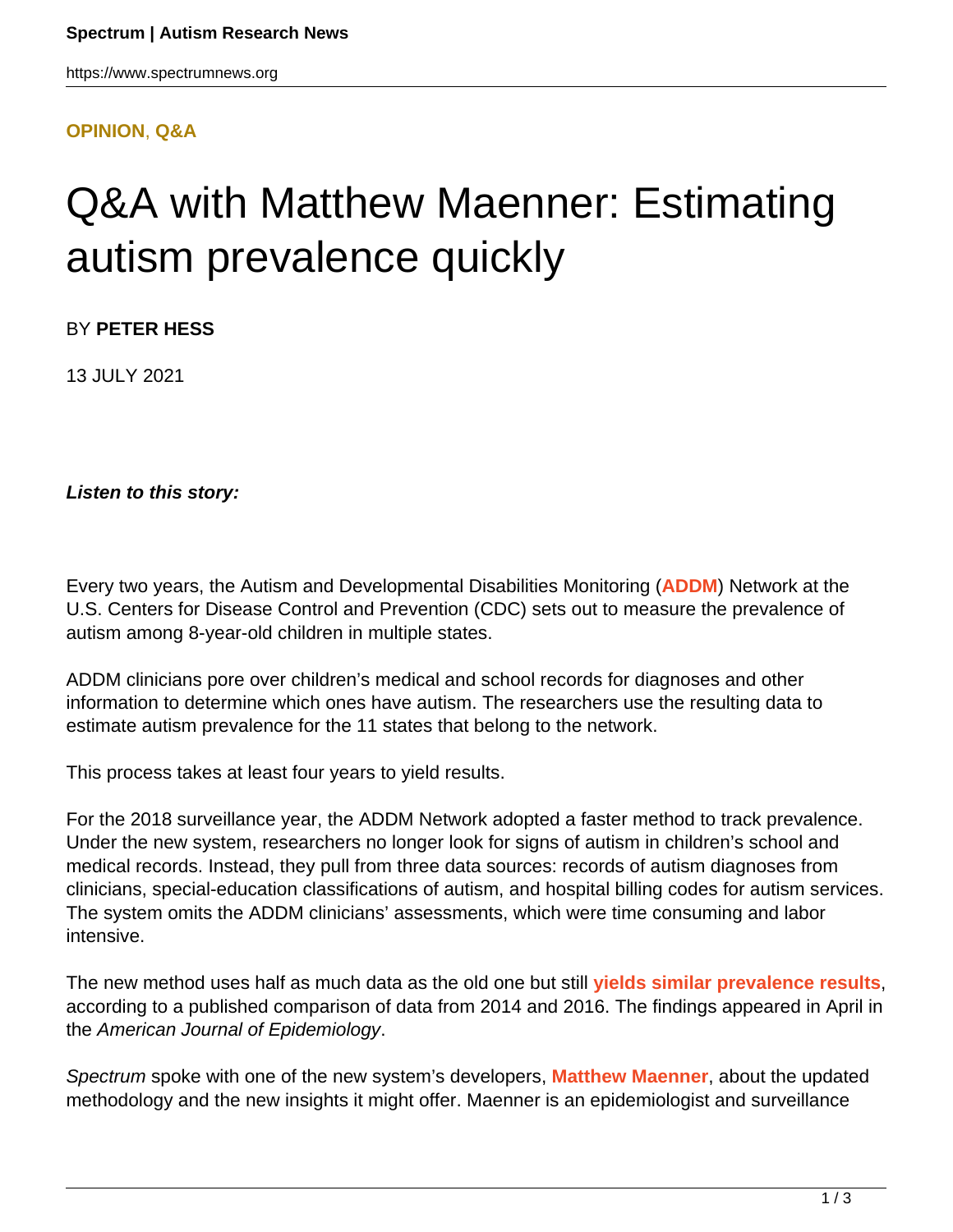team lead for the CDC's National Center on Birth Defects and Developmental Disabilities.

# **Spectrum: What were the problems with how the ADDM Network was ascertaining autism prevalence?**

**Matt Maenner:** The previous approach was first applied to monitor autism among children in **[metropolitan Atlanta, Georgia, in 1996](https://doi.org/10.1001/jama.289.1.49)**. It was designed to identify children who present with autism traits but might be evaluated by practitioners who do not consistently recognize autism. The process was resource intensive, and the quantity of records undergoing expert review had **[increased dramatically](https://doi.org/10.1371/journal.pone.0168224)** in recent years.

## **S: What are the advantages of the new method?**

**MM:** The current and previous methods return similar results in terms of overall prevalence, sex ratios, racial and ethnic disparities, age at diagnosis and percentage of children with intellectual disability. But the new method simplifies data collection and requires us to collect about half as many evaluations and cognitive tests. This improved efficiency has allowed the CDC to support more study sites than it would have under the previous methods. It also allows the network to report data sooner, to expand its **[tracking of early identification](https://www.cdc.gov/mmwr/volumes/69/ss/ss6903a1.htm?s_cid=ss6903a1_x)** and to add a **[follow-up with](https://www.spectrumnews.org/news/autism-prevalence-program-expands-include-teenagers/) [children at age 16](https://www.spectrumnews.org/news/autism-prevalence-program-expands-include-teenagers/)**.

The new method also more directly measures community practices related to autism identification and services. Disparities in autism prevalence between groups could be interpreted as differences in community-level practices for identifying autism or in the availability of autism services.

#### **S: What are some of the trade-offs in switching from the old method to the new one?**

**MM:** One trade-off derives from the fact that prevalence estimates will no longer include children who were only identified as having autism by ADDM clinicians based on behavioral descriptions in medical and school records. But the estimates will now include all children whose school or medical records document an autism diagnosis, a special-education classification of autism or an **[International Classification of Diseases](https://www.spectrumnews.org/news/new-global-diagnostic-manual-mirrors-u-s-autism-criteria/)** code for autism. In 2014 and 2016, the years we compared in the paper, the children "lost" versus "gained" evened out at most sites. However, it is difficult to know for sure whether the group of children who had not been previously identified under the old method was complete, because that method **[likely did not capture](https://doi.org/10.1177/1362361314562617)** all unidentified cases across ADDM sites. Adding to this uncertainty, evidence suggests the previous method also **[undercounted non-white children](https://www.spectrumnews.org/news/prevalence-estimates-autism-indicate-bias-non-white-groups/)**, who had less access to evaluations and services.

On balance, the new method will broaden the types of data sources ADDM sites can use to identify all children with autism compared with the previous method, which required written evaluations. For instance, some sites will now incorporate data from state-funded autism services, such as Medicaid. This could lead to a more complete count of children with autism and would provide